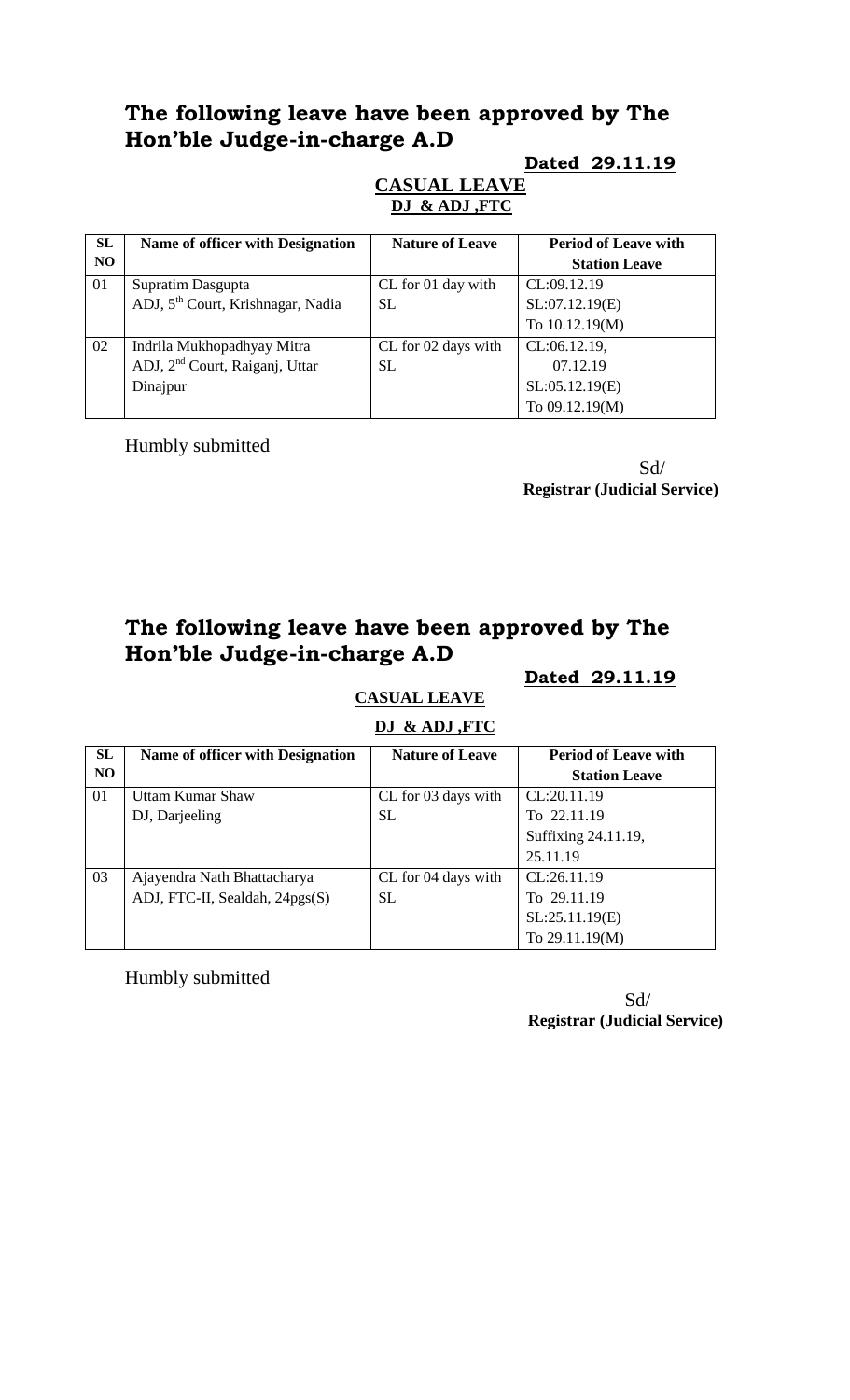### **Dated : 29.11.2019**

## **DJ, ADJ**

| <b>SL</b>      | Name of officer with                                                                | <b>Nature of Leave</b>      | <b>Period of Leave with</b>      |
|----------------|-------------------------------------------------------------------------------------|-----------------------------|----------------------------------|
| N <sub>O</sub> | <b>Designation</b>                                                                  |                             | <b>Station Leave</b>             |
| 01.            | Sri Sanjib Dey                                                                      | Earned Leave for            | From 09.12.2019 to               |
|                | ADJ, 2 <sup>nd</sup> Court, Howrah                                                  | 05 days                     | 13.12.2019                       |
| 02.            | Sri Partha Sarathi Chatterjee<br>ADJ, 11 <sup>th</sup> Court, Alipore, 24<br>Pgs(S) | Earned Leave for<br>06 days | From<br>16.12.2019 to 21.12.2019 |

# **ADJ, FTC / CJ(SD)**

| $\mathbf{SL}$  | Name of officer with      | <b>Nature of Leave</b> | <b>Period of Leave with</b> |
|----------------|---------------------------|------------------------|-----------------------------|
| N <sub>O</sub> | <b>Designation</b>        |                        | <b>Station Leave</b>        |
| 03.            | Sri Animesh Ghosh CJ(SD), | Earned Leave for       | From 29.11.2019 to          |
|                | Dinhata, Cooch Behar      | 04 days                | 02.12.2019                  |

## **CJM/ACJM**

| SL             | Name of officer with            | <b>Nature of Leave</b> | <b>Period of Leave with</b> |
|----------------|---------------------------------|------------------------|-----------------------------|
| N <sub>O</sub> | <b>Designation</b>              |                        | <b>Station Leave</b>        |
| 04.            | Sri Monodeep Dasgupta, ACMM,    | Earned Leave for       | From $10.12.2019$ to        |
|                | 1 <sup>st</sup> Court, Calcutta | 10 days                | 19.12.2019                  |

# **CJ(JD)**

| <b>SL</b>      | Name of officer with         | <b>Nature of Leave</b> | <b>Period of Leave with</b> |
|----------------|------------------------------|------------------------|-----------------------------|
| N <sub>O</sub> | <b>Designation</b>           |                        | <b>Station Leave</b>        |
| 05.            | Sri Akram Ahmed, CJ(JD),     | Earned Leave for       | From 19.12.2019 to          |
|                | Additional Court, Serampore, | 06 days                | 24.12.2019                  |
|                | Hooghly                      |                        |                             |

Humbly submitted Sd/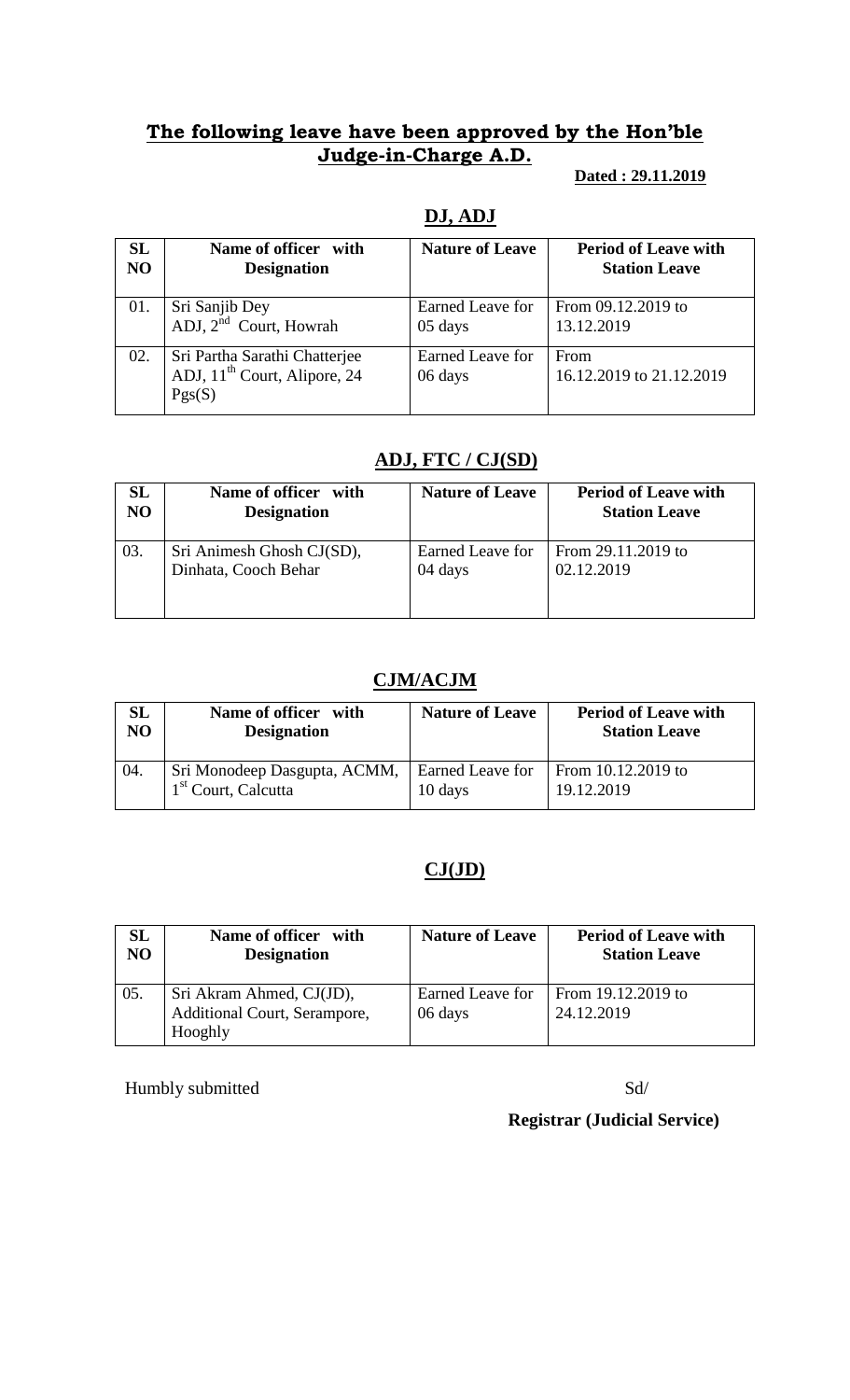**Dated : 29.11.2019**

### **ADJ, FTC / CJ(SD)**

| <b>SL</b><br>N <sub>O</sub> | Name of officer with Designation                                                                    | <b>Nature of Leave</b>                       | <b>Period of Leave with</b><br><b>Station Leave</b> |
|-----------------------------|-----------------------------------------------------------------------------------------------------|----------------------------------------------|-----------------------------------------------------|
| 01.                         | Smt. Sulagna Dastidar (Chattaraj)<br>ADJ, FTC, 8 <sup>th</sup> Court, Alipore,<br>South 24 Parganas | Extension of Child Care Leave for<br>28 days | From 13.07.2019 to<br>09.08.2019                    |

### **CJM/ACJM**

| SL<br>N <sub>O</sub> | Name of officer with Designation             | <b>Nature of Leave</b>   | <b>Period of Leave with</b><br><b>Station Leave</b> |
|----------------------|----------------------------------------------|--------------------------|-----------------------------------------------------|
| 02.                  | Shri Nachiketa Bera<br>ACJM, Chanchal, Malda | Earned Leave for 05 days | From 31.10.2019 to<br>04.11.2019                    |

#### **CJ(JD)**

| <b>SL</b><br>N <sub>O</sub> | Name of officer with Designation                                                  | <b>Nature of Leave</b>     | <b>Period of Leave with</b><br><b>Station Leave</b> |
|-----------------------------|-----------------------------------------------------------------------------------|----------------------------|-----------------------------------------------------|
| 03.                         | Sri Santosh Kumar Sharma<br>$CJ(JD)$ , 6 <sup>th</sup> Court, Alipore, 24 Pgs (S) | Commuted Leave for 04 days | From 19.11.2019 to<br>22.11.2019                    |

Humbly submitted Sd/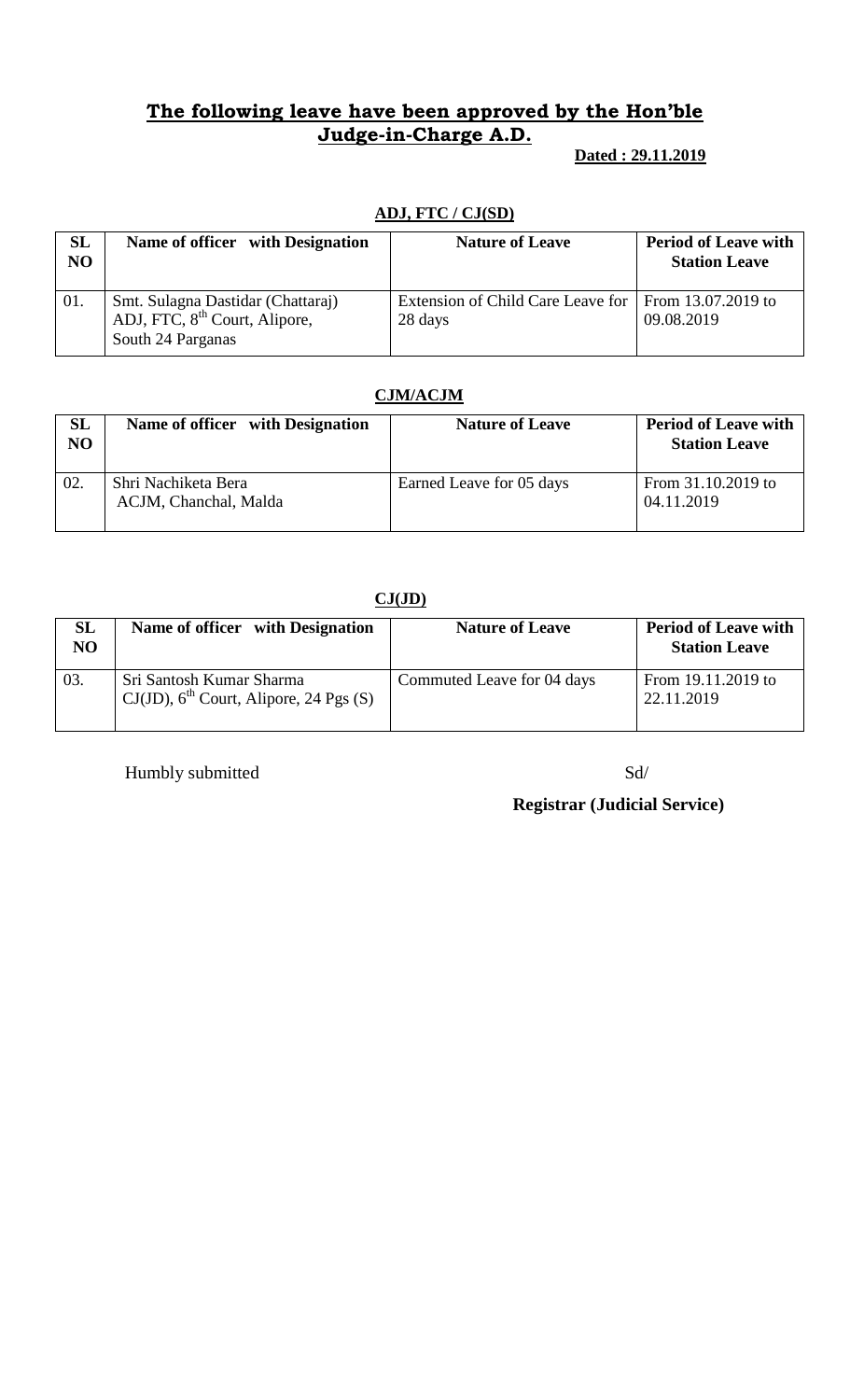#### **Dated 02.12.19**

|  | <b>CASUAL LEAVE</b> |
|--|---------------------|
|  | DJ & ADJ FTC        |

| SL | Name of officer with                   | <b>Nature of Leave</b> | <b>Period of Leave with</b> |
|----|----------------------------------------|------------------------|-----------------------------|
| NO | <b>Designation</b>                     |                        | <b>Station Leave</b>        |
| 01 | Sukhendu Das                           | CL for 02 days         | CL:16.12.19,                |
|    | DJ, Dakshin Dinajpur at                |                        | 17.12.19                    |
|    | Balurghat                              |                        |                             |
| 02 | <b>Buli Das</b>                        | CL for 03 days with    | CL:11.12.19                 |
|    | ADJ, 3 <sup>rd</sup> Court, Bankura    | <b>SL</b>              | To 13.12.19                 |
|    |                                        |                        | SL:10.12.19(E)              |
|    |                                        |                        | To 15.12.19(N)              |
| 03 | Mahananda Das                          | CL for 02 days with    | CL:12.12.19,                |
|    | ADJ, 2 <sup>nd</sup> Court, Serampore, | SL                     | 13.12.19                    |
|    | Hooghly                                |                        | SL:11.12.19(E)              |
|    |                                        |                        | To 16.12.19(M)              |
| 04 | Partha Pratim Das                      | CL for 03 days with    | CL:11.12.19                 |
|    | ADJ, Redesignated Court,               | SL                     | To 13.12.19                 |
|    | <b>Bankura</b>                         |                        | SL:10.12.19(E)              |
|    |                                        |                        | To 15.12.19(N)              |
| 05 | Ambarish Ghosh                         | CL for 02 days with    | CL:02.12.19,                |
|    | ADJ, Re-designated Court,              | SL                     | 03.12.19                    |
|    | Paschim Medinipur                      |                        | SL:30.11.19(E)              |
|    |                                        |                        | To 04.12.19(M)              |
| 06 | Dipali Shrivastwa (Sinha)              | CL for 02 days with    | CL:02.12.19,                |
|    | ADJ, FTC-I, Pachim Medinipur           | <b>SL</b>              | 03.12.19                    |
|    |                                        |                        | SL:30.11.19(E)              |
|    |                                        |                        | To 04.12.19(M)              |
| 07 | Pallab Roy Chowdhury                   | CL for 01 day with SL  | CL:02.12.19                 |
|    | ADJ, 6 <sup>th</sup> Court, Paschim    |                        | SL:30.11.19(E)              |
|    | Medinipur                              |                        | To 03.12.19(M)              |
| 08 | Rajesh Tamang                          | CL for 01 day with SL  | CL:02.12.19                 |
|    | ADJ, FTC-III, Alipore, 24pgs(S)        |                        | SL:30.11.19(E)              |
|    |                                        |                        | To 03.12.19(M)              |

Humbly submitted

.

Sd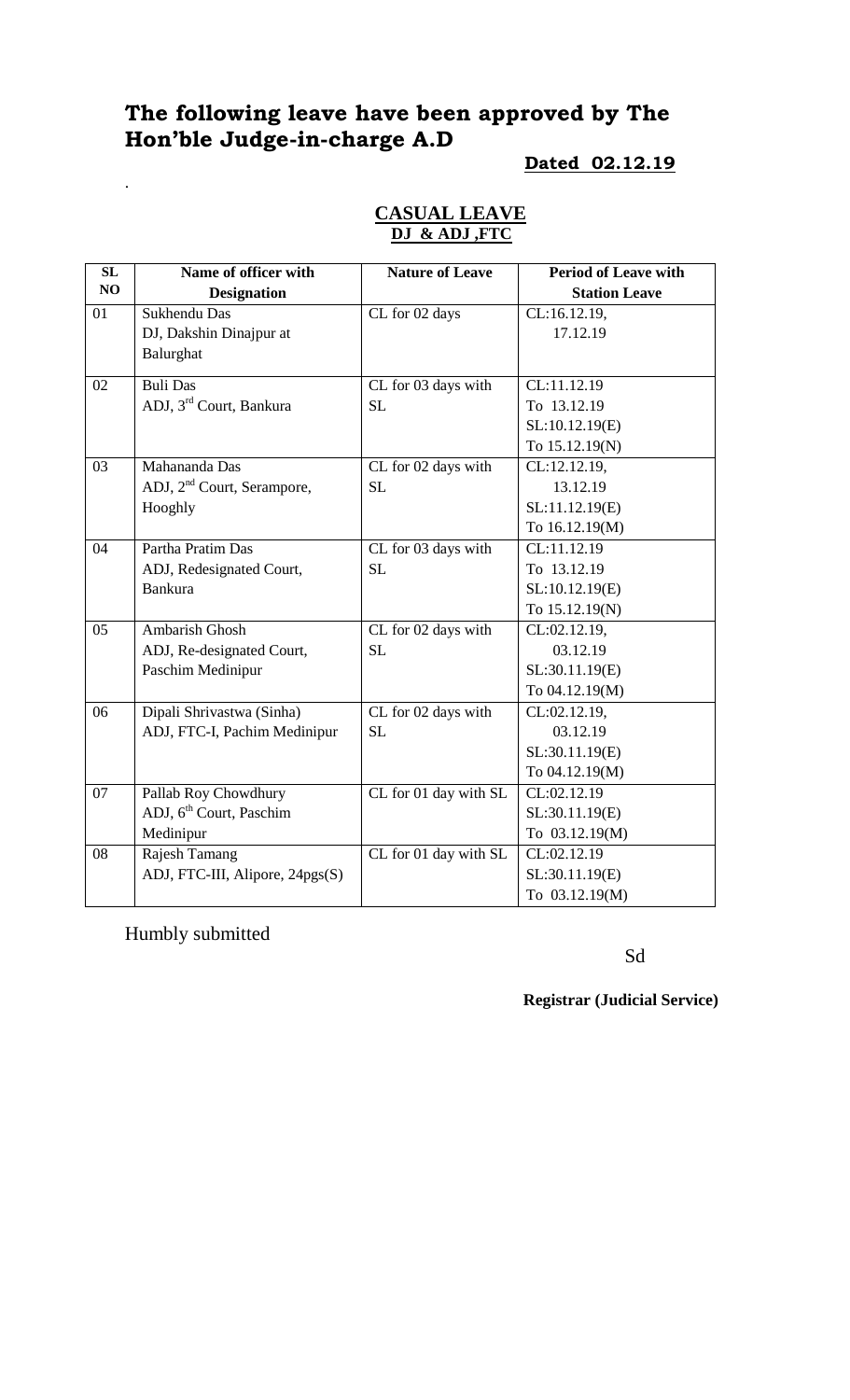.

# **Dated 02.12.19**

| SL             | Name of officer with                      | <b>Nature of Leave</b> | <b>Period of Leave with</b> |
|----------------|-------------------------------------------|------------------------|-----------------------------|
| NO             | <b>Designation</b>                        |                        | <b>Station Leave</b>        |
| 01             | Prabir Kmar Mishra                        | CL for 01 day          | CL:26.11.19                 |
|                | Judge, Bench-VI, City Civil Court         |                        |                             |
|                |                                           | CL for 01 day          | CL:28.11.19                 |
| 02             | Gour Sundar Banerjee                      | CL for 01 day          | CL:19.11.19                 |
|                | ADJ, FTC-II, Howrah                       |                        |                             |
|                |                                           |                        |                             |
| 03             | <b>Anupam Maity</b>                       | CL for 01 day          | CL:22.11.19                 |
|                | Judge, Spl Court (E.C.Act)-ADJ,           |                        |                             |
|                | Hooghly                                   |                        |                             |
| 04             | Nandadulal Kalapahar                      | CL for 02 days with SL | CL:29.11.19,                |
|                | ADJ, Chandernagore, Hooghly               |                        | 30.11.19                    |
|                |                                           |                        | SL:28.11.19(E)              |
|                |                                           |                        | To 02.12.19(M)              |
| 0 <sub>5</sub> | Partha Sarathi Sen                        | CL for 01 day          | CL:25.11.19                 |
|                | DJ, Purba Medinipur                       |                        |                             |
|                |                                           |                        |                             |
| 06             | Sarajit Mazumder                          | CL for 03 days with SL | CL:21.11.19,                |
|                | ADJ, 1 <sup>st</sup> Court, Hooghly Sadar |                        | 22.11.19,                   |
|                |                                           |                        | 25.11.19                    |
|                |                                           |                        | SL:20.11.19(E)              |
|                |                                           |                        | To 26.11.19(M)              |
| 07             | Subhendu Saha                             | CL for 01 day with SL  | CL:30.11.19                 |
|                | ADJ, FTC-I, Hooghly Sadar                 |                        | SL:29.11.19(E)              |
|                |                                           |                        | To 02.12.19(M)              |

## **CASUAL LEAVE DJ & ADJ ,FTC**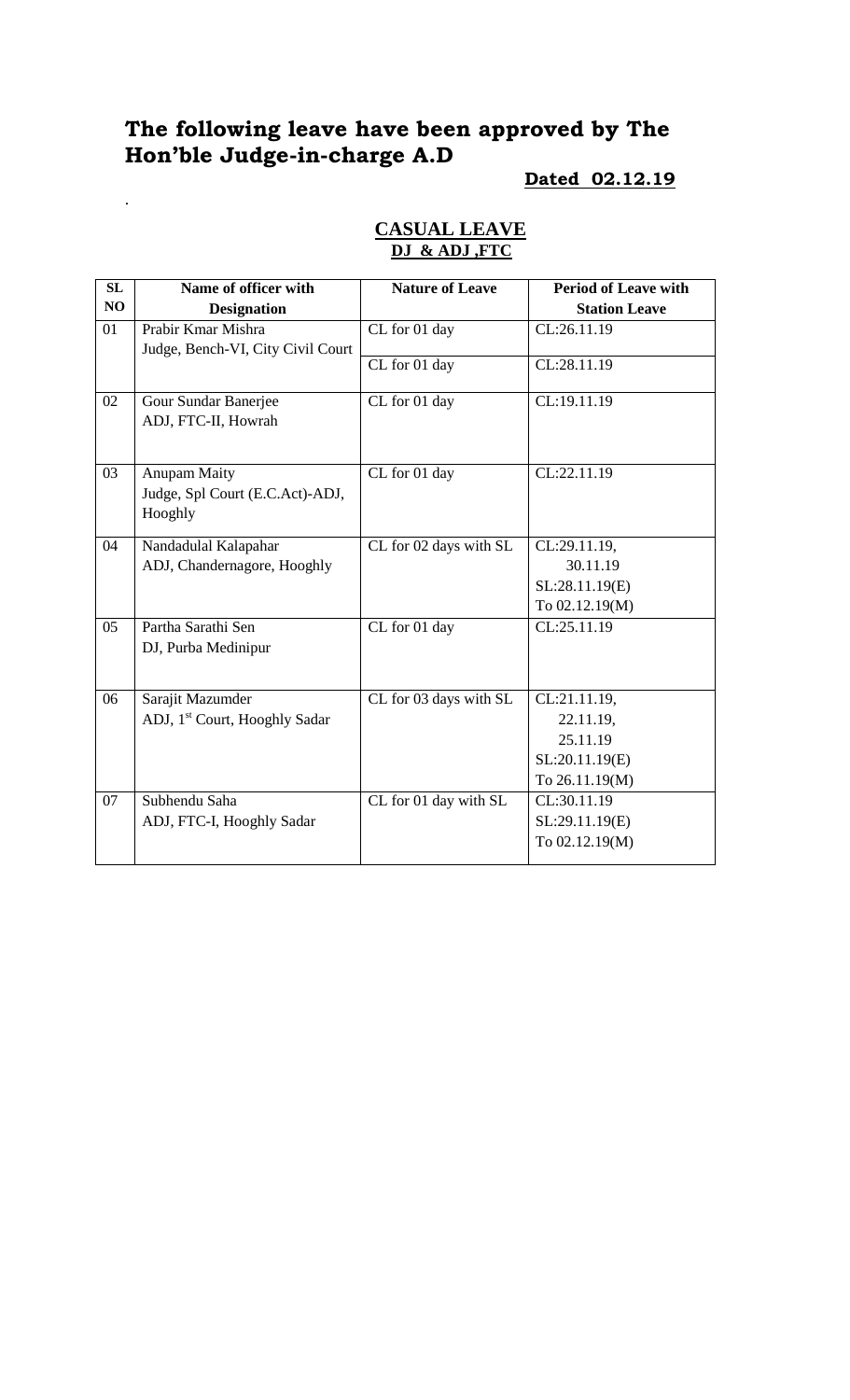| 08 | Masuk Hossain Khan<br>Judge, Spl Court (I.E.Act)-ADJ,<br>Purba Bardhaman  | CL for 03 days                    | CL:19.11.19<br>To 21.11.19                                  |
|----|---------------------------------------------------------------------------|-----------------------------------|-------------------------------------------------------------|
| 09 | Dr. Modhumita Basu<br>ADJ, FTC-IV, Krishnagar, Nadia                      | CL for 01 day with SL             | CL:29.11.19<br>SL:28.11.19(E)<br>To 30.11.19(M)             |
| 10 | Rajesh Chakraborty<br>ADJ, FTC, Kalna, Purba<br><b>Bardhaman</b>          | CL for 01 day                     | CL:18.11.19                                                 |
| 11 | Sandip Karmakar<br>ADJ, FTC, Cooch Behar                                  | Cancellation of CL for<br>02 days | Cancellation of<br>CL:25.11.19,<br>26.11.19                 |
|    |                                                                           | CL for 01 day with SL             | CL:30.11.19<br>SL: 29.11.19(E)<br>To 02.12.19(M)            |
| 12 | Somnath Bhattacharyya<br>ADJ, Tehatta, Nadia                              | $\overline{\text{CL}}$ for 01 day | CL:22.11.19                                                 |
| 13 | Jeetendra Gupta<br>ADJ, 1 <sup>st</sup> Court, Barrackpore,<br>24pgs(N)   | CL for 02 days                    | CL:27.11.19,<br>30.11.19                                    |
| 14 | Mir Rashid Ali<br>ADJ, 2 <sup>nd</sup> Court, Barrackpore,<br>24pgs(N)    | CL for 01 day                     | CL:22.11.19                                                 |
| 15 | Malati Karmakar<br>ADJ, 4 <sup>th</sup> Court, Barasat, 24pgs(N)          | CL for 01 day                     | CL:25.11.19                                                 |
| 16 | Paresh Chandra Karmakar<br>ADJ, Baruipur, 24pgs(S)                        | CL for 01 day                     | CL:25.11.19                                                 |
| 17 | Ramendra Nath Makhal<br>ADJ, FTC, Baruipur, 24pgs(S)                      | CL for 01 day                     | CL:22.11.19                                                 |
| 18 | Varsha Bansal Agarwal<br>ADJ, 2 <sup>nd</sup> Court, Bongaon,<br>24pgs(N) | CL for 01 day with SL             | CL:30.11.19<br>SL:29.11.19(E)<br>To 02.12.19(M)             |
| 19 | Sujasha Mukherjee<br>Judge, Bench-VII, City Civil<br>Court                | CL for 02 days                    | CL:25.11.19,<br>26.11.19                                    |
| 20 | Anita Mathur<br>ADJ, 5 <sup>th</sup> Court, Howrah                        | CL for 01 day                     | CL:26.11.19                                                 |
| 21 | Srikumar Goswami<br>Judge, Commercial Court at<br>Alipore, 24pgs(S)       | CL for 02 days with SL            | CL:25.11.19,<br>26.11.19<br>Prefixing 23.11.19,<br>24.11.19 |

Humbly submitted

Sd/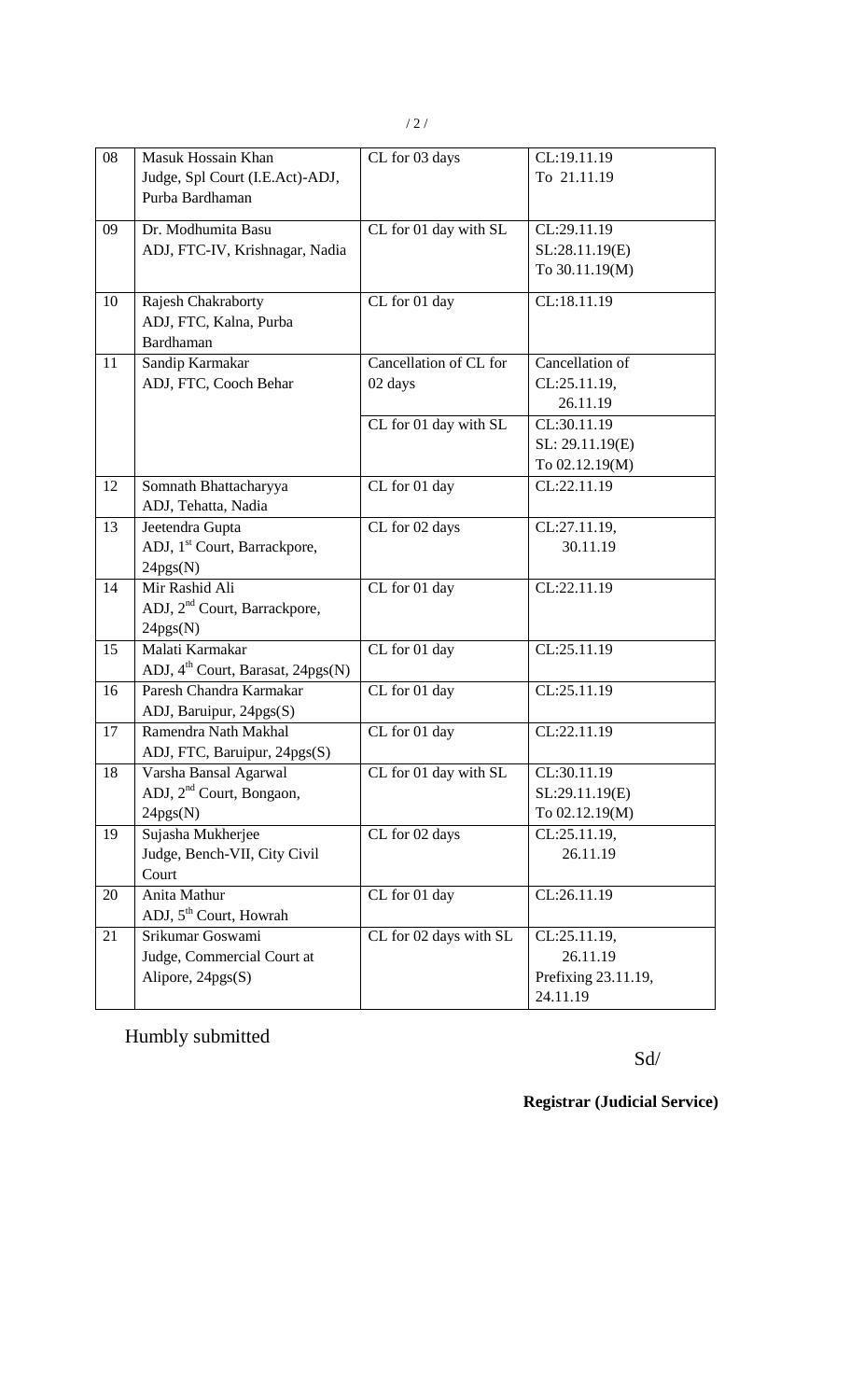### **Dated : 03.12.2019**

|          | DJ, ADJ                           |                             |                                              |
|----------|-----------------------------------|-----------------------------|----------------------------------------------|
| SL<br>NO | Name of officer with Designation  | <b>Nature of Leave</b>      | <b>Period of Leave with Station</b><br>Leave |
| 01.      | Sri Bivas Pattanayak<br>DJ, Malda | Earned Leave for<br>05 days | From 09.12.2019 to 13.12.2019                |

### **ADJ, FTC / CJ(SD)**

| $\operatorname{\mathbf{SL}}\nolimits$<br>NO | Name of officer with Designation | <b>Nature of Leave</b> | <b>Period of Leave with Station</b><br>Leave |
|---------------------------------------------|----------------------------------|------------------------|----------------------------------------------|
| 02                                          | Dr. Moumita Bhattacharya         | Earned Leave for 11    | From 09.12.2019 to 19.12.2019                |
|                                             | ADJ, FTC, Siliguri, Darjeeling.  | davs                   |                                              |

#### **CJM/ACJM**

| <b>SL</b><br>N <sub>O</sub> | Name of officer with Designation                            | <b>Nature of Leave</b>      | <b>Period of Leave with Station</b><br>Leave |
|-----------------------------|-------------------------------------------------------------|-----------------------------|----------------------------------------------|
| 03.                         | Smt. Anindita Ganguli, CJM, Nadia,<br>Krishnanagar          | Earned Leave for<br>03 days | From 11.12.2019 to 13.12.2019                |
| 04                          | Sri Subhra Som Ghosal<br>CJM, Dakshin Dinajpur at Balurghat | Earned Leave for<br>08 days | From 20.12.2019 to 27.12.2019                |
| 05                          | Sri Edwin Lepcha, CJM, Jhargram, Paschim<br>Medinipur       | Earned Leave for 07<br>days | From 21.12.2019 to 27.12.2019                |

#### **JM**

| SL<br>N <sub>O</sub> | Name of officer with Designation                                 | <b>Nature of Leave</b>                            | <b>Period of Leave with Station</b><br>Leave |
|----------------------|------------------------------------------------------------------|---------------------------------------------------|----------------------------------------------|
| 06.                  | Mr. Ali Asgor Allauddin Ahmed,<br>JM, Dantan, Paschim Medinipur, | Paternity-cum-<br>Child Care Leave<br>for 29 days | From 09.12.2019 to 06.01.2020                |
| 07                   | Smt. Sreeparna Routh<br>JM, Khatra, Bankura                      | Earned Leave for<br>02 days                       | From 26.12.2019 to 27.12.2019                |

## **CJ(JD)**

| SL<br>NO | Name of officer with Designation                          | <b>Nature of Leave</b>      | <b>Period of Leave with Station</b><br>Leave |
|----------|-----------------------------------------------------------|-----------------------------|----------------------------------------------|
| 08       | Smt. Paramita Paul<br>$CJ(JD)$ -cum-JM, Mirik, Darjeeling | Earned Leave for<br>17 days | From 30.01.2020 to 15.02.2020                |

Humbly submitted Sd/-